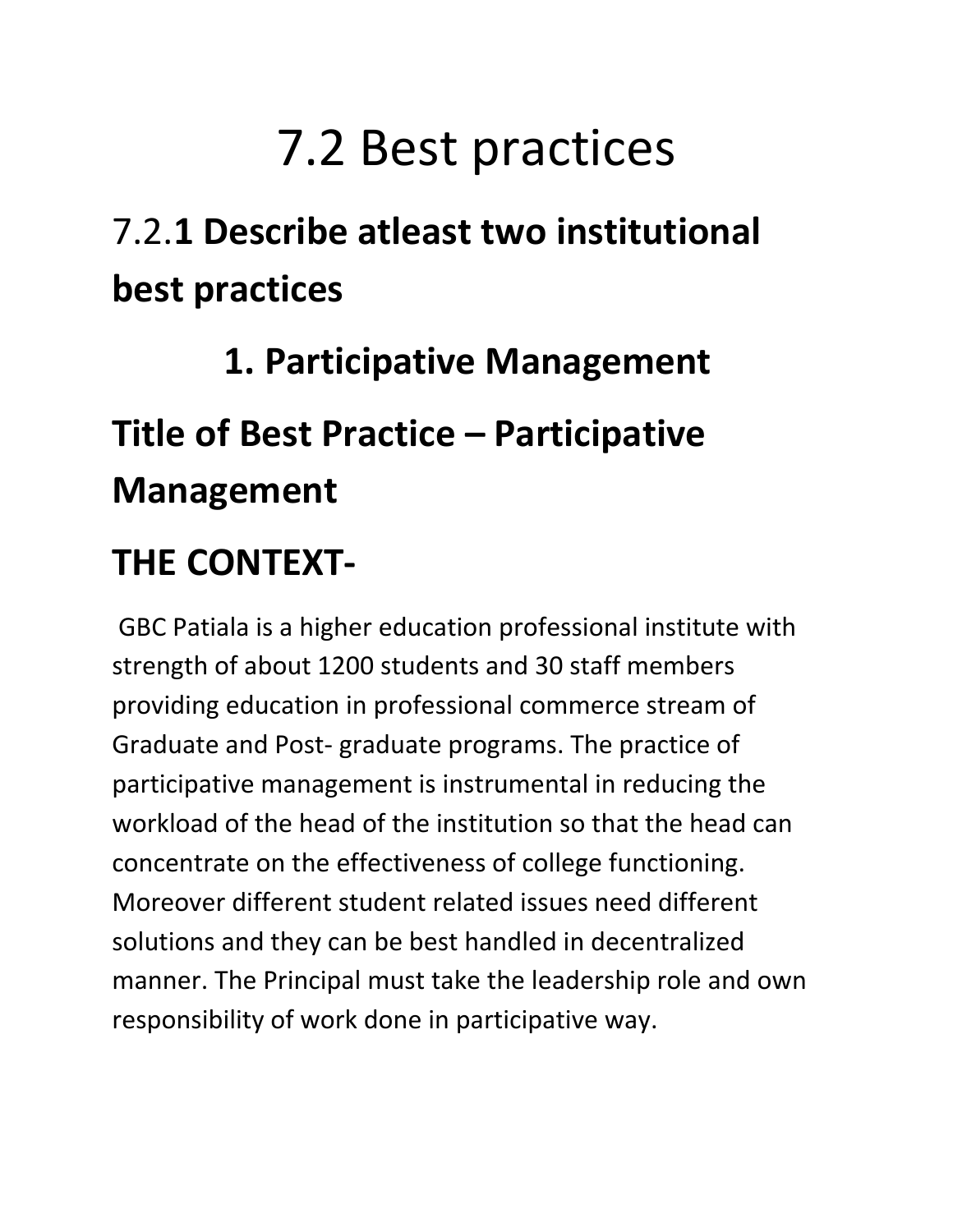### **OBJECTIVES OF THE PRACTICE-**

Participative management forms the core of college activities and is among the best practices of the institution. The basic purpose is to achieve synergy in the working of the Principal, college administration, faculty, students and non teaching staff and to develop an efficient, transparent and consultative work culture. This practice is emphasized to handle the multifarious college activities with efficiency, to keep the staff and the students motivated to create among them a sense of

belongingness with the institution.

#### **THE PRACTICE-**

The practice of participative management is to provide a real participation to teachers, non teaching staff and students. The senior teachers along with the Principal form the highest decision making body namely "The college council". The Principal in the light of the policy guidelines and the vision and mission of the college conducts activities with the active support of the college council.

There is a detailed distribution of work among teachers through different committees. All the college activities, scholarships, discipline, sports, cultural activities, proctorial groups, mentor groups and placements etc are administered efficiently through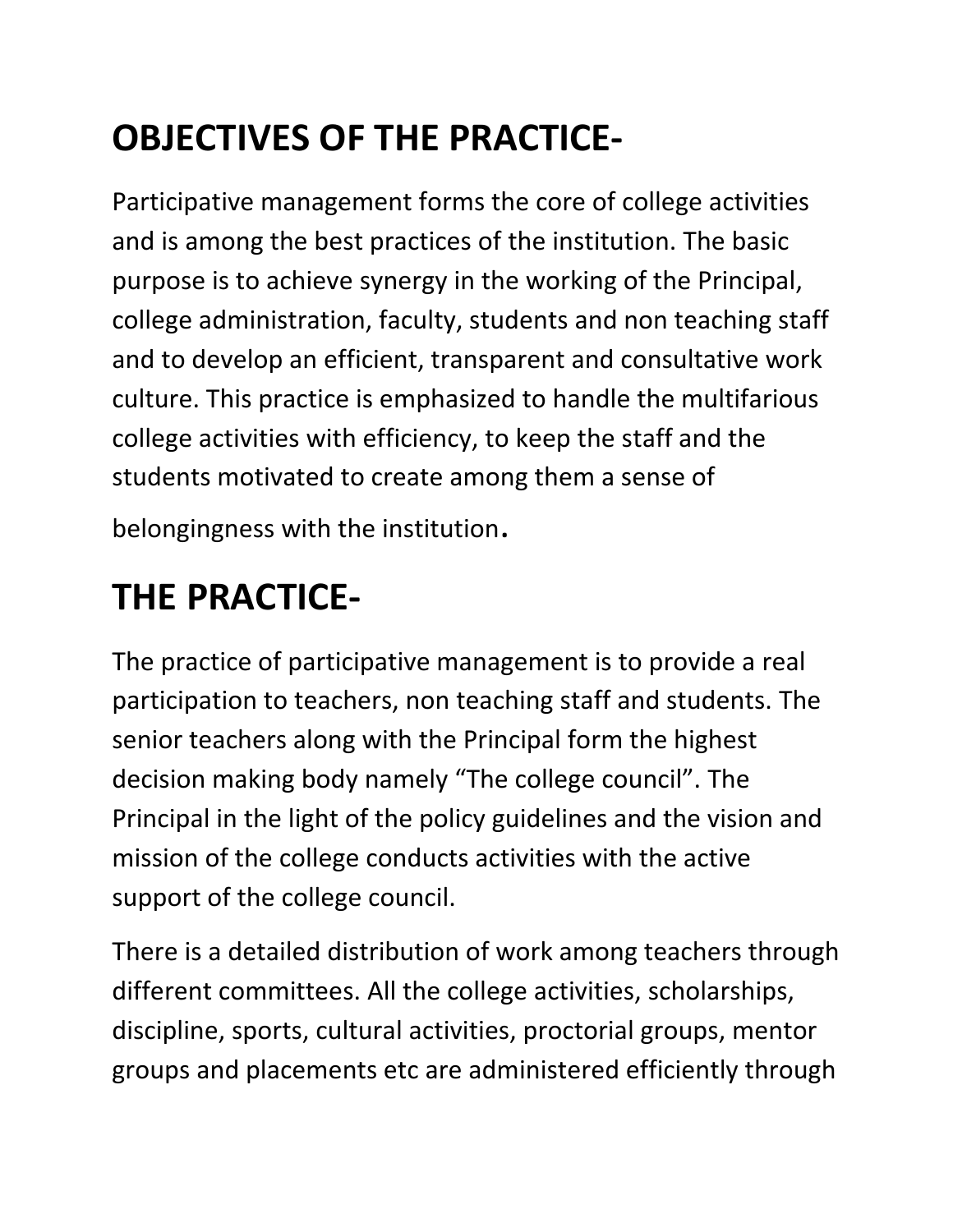these committees. All related aspects such as planning, organization, financial sanction, spending of sanctioned amount, utilization of grants and reporting are done by these committees in accordance with set rules and procedures under the overall guidance of the Principal. The teaching learning activities are conducted in participatory way .The teaching departments are headed by HoD's. The office non teaching staff works in close collaboration with the principal and the teaching staff. The office staff provides necessary consultation to the principal and the college council in official and administrative matters.

There is a good practice of involvement of students through their representatives in different activities. They are actively involved in planning, arrangement, conduct and reporting of the event. They take self initiative in organizing these events.

The participative management is significant in providing opportunities for healthy growth of students and the staff ensuring their connectivity with the institution and achieving quality standards.

### **EVIDENCE OF SUCCESS-**

The Participative management has been effective in administering different college activities in an efficient way. The working in the institution is a collaborative effort. Co-curricular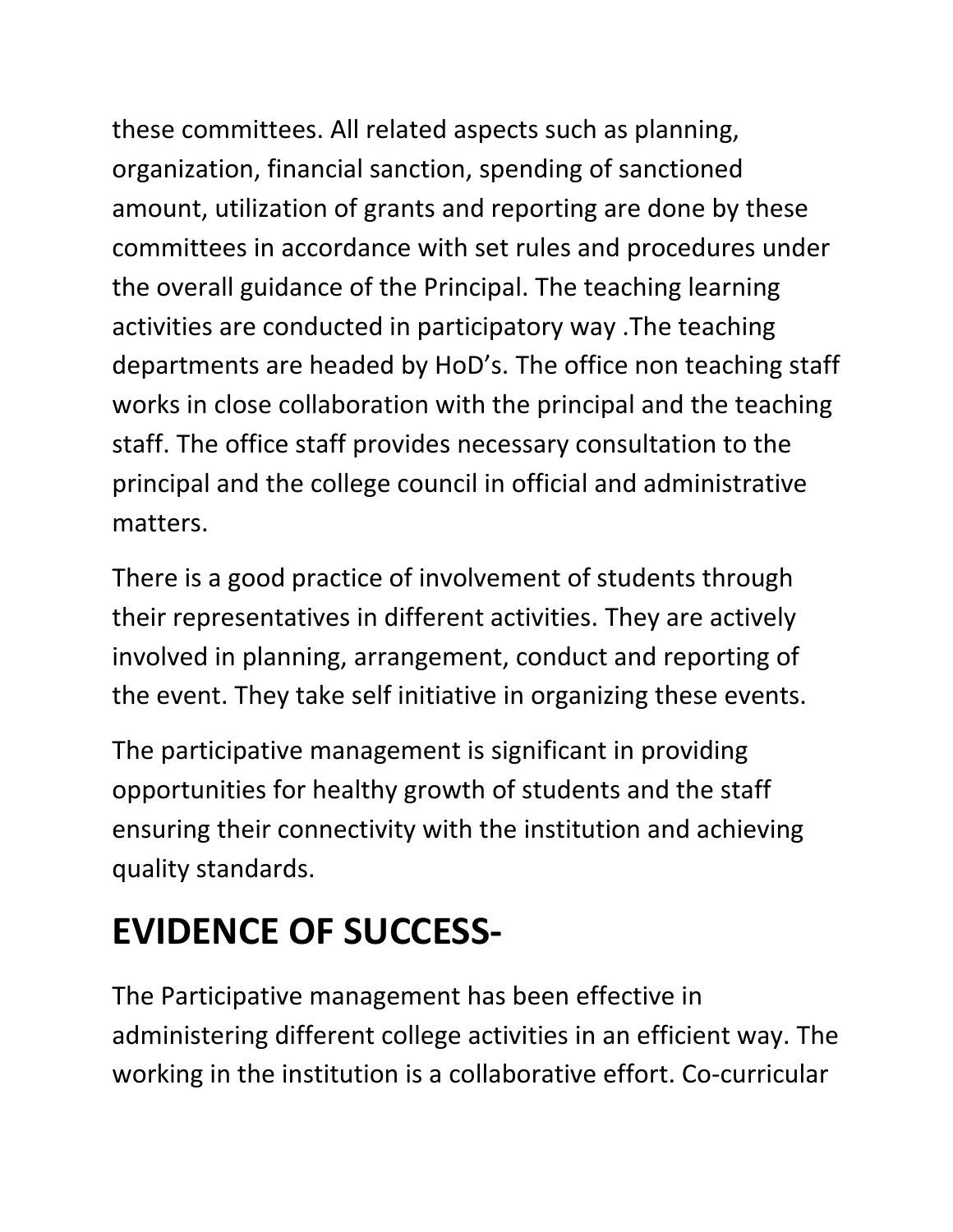and extension activities are organized in a planned manner. This practice is the key to make GBC Patiala a premier professional commerce institute in the area.

# **2. BEST PRACTICE - - MENTORSHIP**

# **TITLE- MENTORSHIP**

### **THE CONTEXT-**

The students in GBC Patiala come from different backgrounds that are suddenly ushered into an unfamiliar territory on many fronts. The students have several problems as they come directly after finishing their schools. The college life is totally new to them. The students at this stage need additional guidance. Our Mentorship program is required here at this stage **.**

### **OBJECTIVE OF THE PRACTICE –**

GBC has a unique successful mentorship program .It is aimed at supporting the incoming adolescents to come on good terms with fellow students, course work and helping them navigate any other issues. This program is very useful for the new students who enter a new college atmosphere after attending twelve years of schooling. A group or a section of students is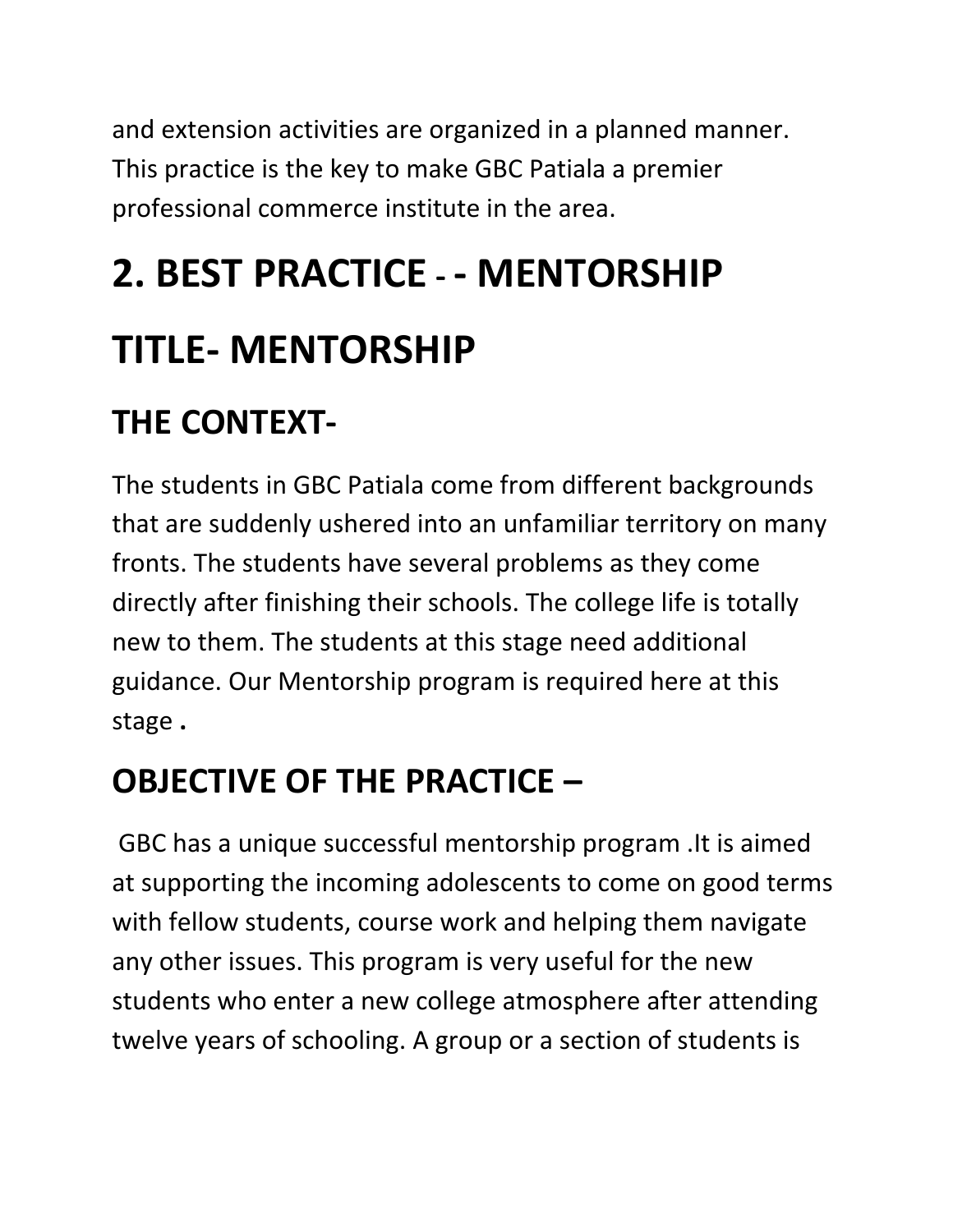assigned a tutor/mentor who will be ever ready to help the students who are in his tutorial group.

#### **THE PRACTICE-**

The college begins its academic year by assigning mentors to each student .The mentors are steady for that year. Each teacher has approximately 80 students to monitor .The students meet their mentors on the assigned tutorial days but the mentors are available to the students virtually all the time. The mentors commit to a larger extent in the holistic growth and development of the students. The mentors counsel the students about their academic, emotional and other needs .As the primary stakeholder, the students are encouraged to share any learning problems being faced in class. The students interact personally with their mentors and share their problems.

#### **EVIDENCE OF SUCCESS-**

Any case of bullying, ragging or harassment is often first brought to the notice of mentor. The students are also free to contact their mentors if they have any problem outside the college hours also. The student issues that may be due to the communication gap with their parents are also resolved by the mentors. This program of mentorship has helped in making the